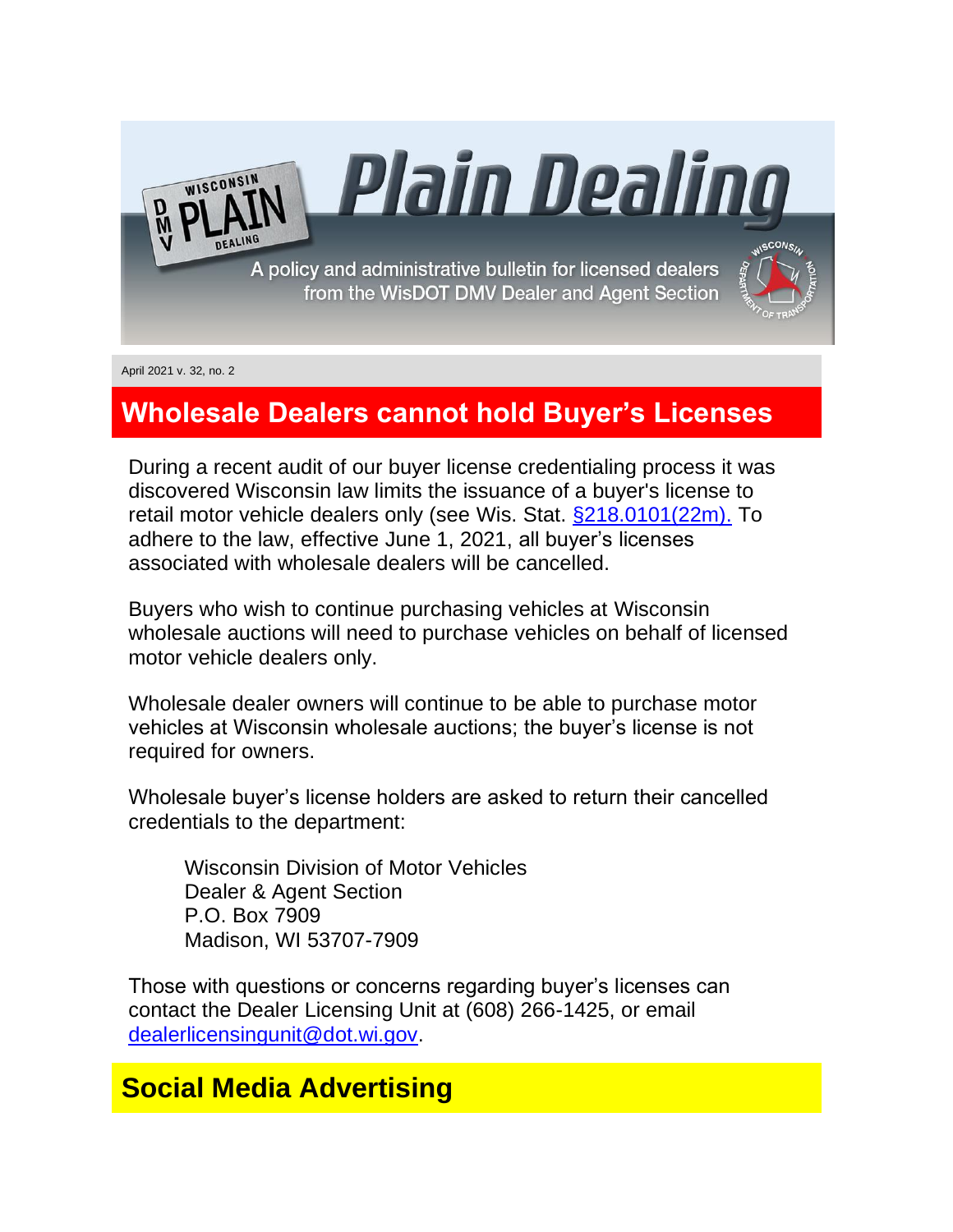"Dealer advertising" is a broad term, and it includes any messages presented to the public promoting a product or a service. This means that messages posted to public social media accounts— Facebook, Twitter, YouTube, Instagram, and others—face the same scrutiny as print or website advertising.



#### **Required disclosures**

Social media focuses on using short messages to grab consumers' attention, but you still need to provide proper disclosures and avoid crafting your message in a way that is deceptive or misleading.

You can meet the requirements of the law in one of two ways:

- 1. List all required disclosures within the body of the message.
- 2. Include required disclosures "one click away" by providing a link to the disclosures within the body of the message. **If you use a link, you must direct consumers to the link to read the disclosures.** You cannot assume a customer will click on any links or visit any other page beyond the advertisement itself, unless you give them a reason to do so. For example, the advertisement could state, "Click here for important disclosures: [LINK]." The link could also be highlighted with a different color, font, or symbol to draw the viewer's interest.

If you choose to include a link one click away from the main advertisement, the disclosures in the link must be clear and conspicuous to the viewer. If the required disclosures are not immediately apparent upon opening the link, it is not considered "one click away."

#### **Social media posts by individual salespersons**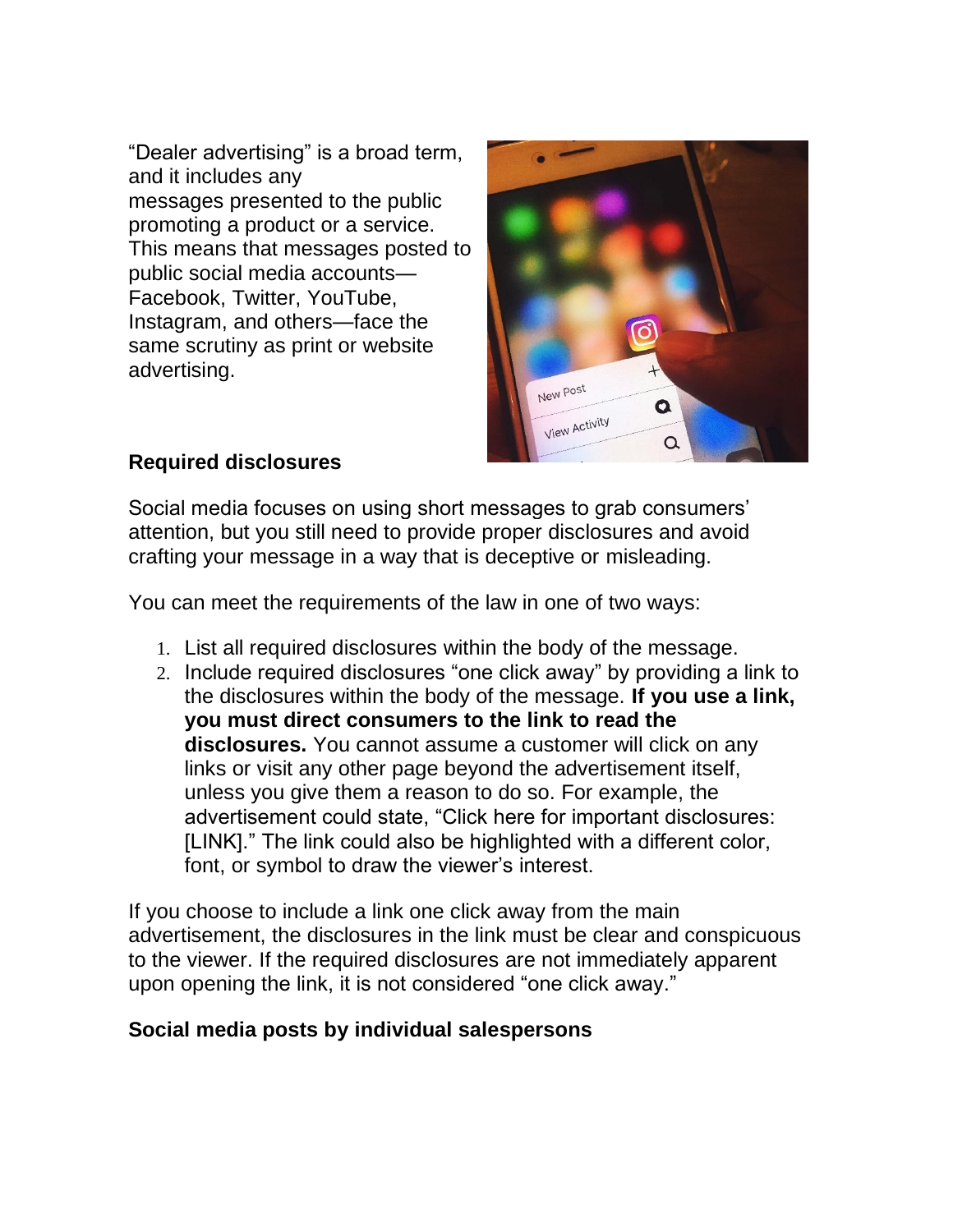When individual salespersons post advertisements for motor vehicles using their personal social media accounts, it must be clearly disclosed in the advertisement that the vehicle is sold by the dealership. For example, the advertisement could state: "Sold by [DEALER BUSINESS NAME]."

Wis. Admin Code ch. Trans 139.03(11) requires that the selling dealership be identified in any advertisement. Contact information, such as phone number or e-mail address, must also correspond to the number and address used by the dealership.

Individuals cannot list personal phone numbers or e-mail addresses in advertisements without also including contact information for the dealer.

If you have any questions regarding dealer advertising, please contact Tristan Kloss at [tristan.kloss@dot.wi.gov.](mailto:tristan.kloss@dot.wi.gov)

# **Dealers prohibited from obtaining replacement titles on DOT public webpage**

| <b>Replacement Title Request</b>               |                                                                   |
|------------------------------------------------|-------------------------------------------------------------------|
|                                                |                                                                   |
|                                                | Do you have your Wisconsin Driver License / ID Number? * • Yes No |
| Wisconsin Driver License / ID Number: *   X999 | 9999<br>٠<br>$= 19999$<br>$= 199$                                 |
| Last 4 digits of SSN: $*$   9999               |                                                                   |
|                                                | m<br>Date of Birth: $* _{mm}$ / dd<br><b>YYYY</b>                 |
|                                                | $VIN:$ *<br>1M8GDM9AXKP042788                                     |
|                                                |                                                                   |
|                                                | I'm not a robot<br>Privacy - Terms                                |
|                                                |                                                                   |

Dealers that use the department's public webpage to obtain replacement titles are committing multiple violations that are grounds for suspension or revocation of their license pursuant to Wis. Stats. [§218.0116\(1\)\(f\).](https://docs.legis.wisconsin.gov/statutes/statutes/218/i/0116/1/f)

- Only the titled owner on record with the Department can request a replacement title per Wis. Stat. [§342.06\(2\)](https://docs.legis.wisconsin.gov/statutes/statutes/342/i/06/2)
- Using the customer's personal identifying information to obtain a replacement title and having it mailed to the dealership creates an unlawfully obtained title in violation of Wis. Stat. [§342.32\(1\)](https://docs.legis.wisconsin.gov/statutes/statutes/342/iii/32/1). Violation of Wis. Stat. §342.32(1) makes the dealer guilty of a Class H felony, per Wis. Stat. [§342.32\(3\).](https://docs.legis.wisconsin.gov/statutes/statutes/342/iii/32/3)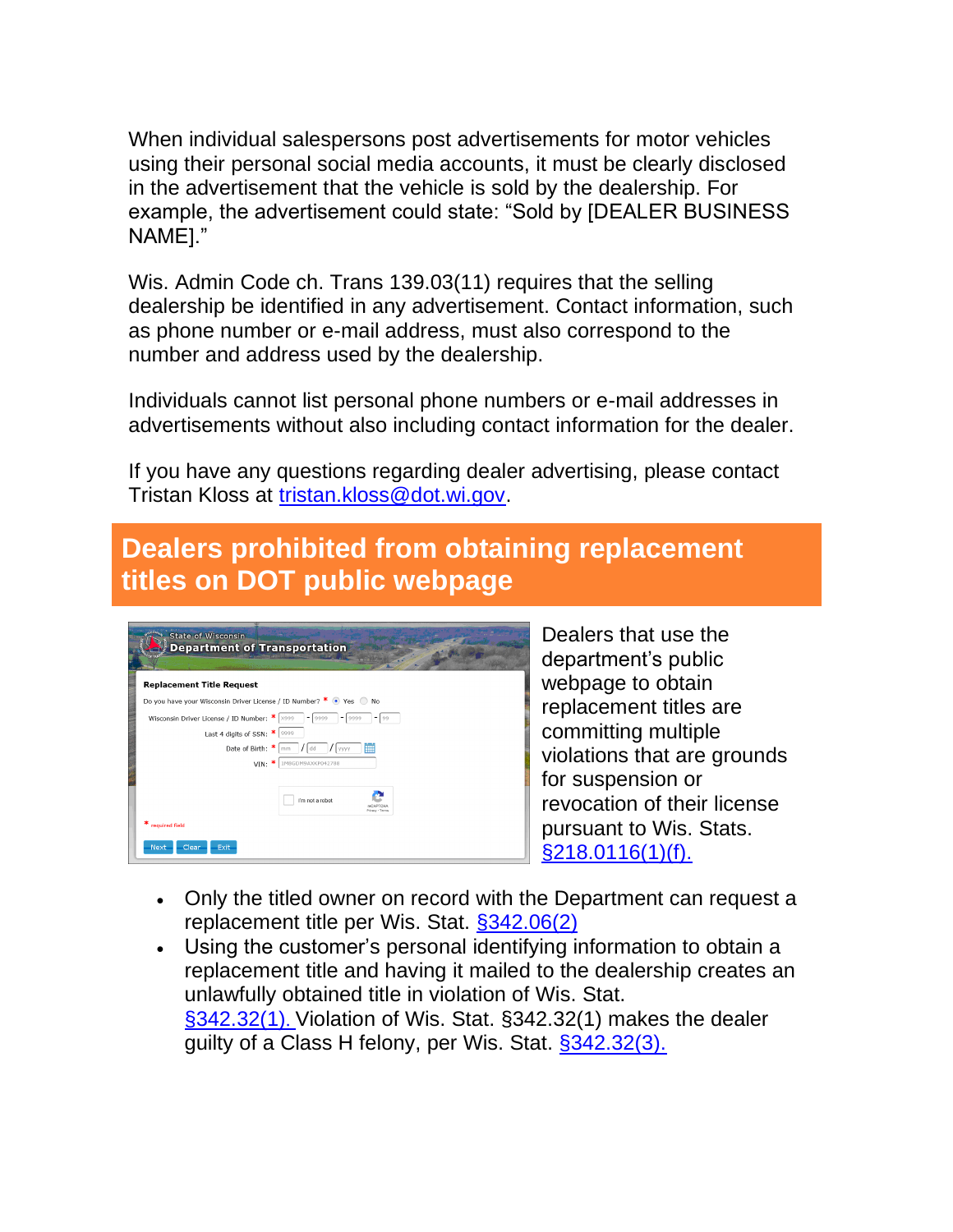A recent review of department records has shown numerous dealers may have used customer's personally identifying information (PII) to obtain replacement titles through the department's public webpage, [www.wisconsindot.gov.](http://www.wisconsindot.gov/) Dealers identified as having obtained replacement titles in this manner were sent an educational/warning letter advising them to discontinue the practice. Continued violations may result in the department taking more serious enforcement actions.

We encourage all dealers to consider the following best practices when the need for a replacement title arises:

- If the customer did not bring the vehicle title with them, have the customer go home and return when they have the title in hand.
- Designate a computer or tablet that can be used by customers to go online and request the replacement title. Customer's paying with their own debit or credit card is imperative.
- **Always** have the titled owner on record with the department obtain the replacement title themselves.
- The same applies to missing or outdated driver licenses. Dealers should **NEVER** assist a customer with obtaining a replacement driver license.

If you have any questions, please contact Mirenda McArdle, Field Investigation Unit Supervisor, at 608-267-2033 or [Mirenda.McArdle@dot.wi.gov.](mailto:Mirenda.McArdle@dot.wi.gov)

# **Cybersecurity resource guide now available**

The Department of Financial Institutions (DFI) recently contacted dealers to highlight the importance of strong cybersecurity programs. DFI considers cybersecurity threats to be a significant and increasing risk facing financial service providers of all sizes. To help dealers tackle cybersecurity issues, DFI is providing to all licensees a resource guide compiled by the Conference of State Bank Supervisors (CSBS): [Cybersecurity 101.](https://docs.legis.wisconsin.gov/statutes/statutes/342/iii/32/3)

If your company hasn't already done so, please review the guide and consider what steps you can take to implement or enhance a comprehensive cybersecurity program appropriate to your business practices.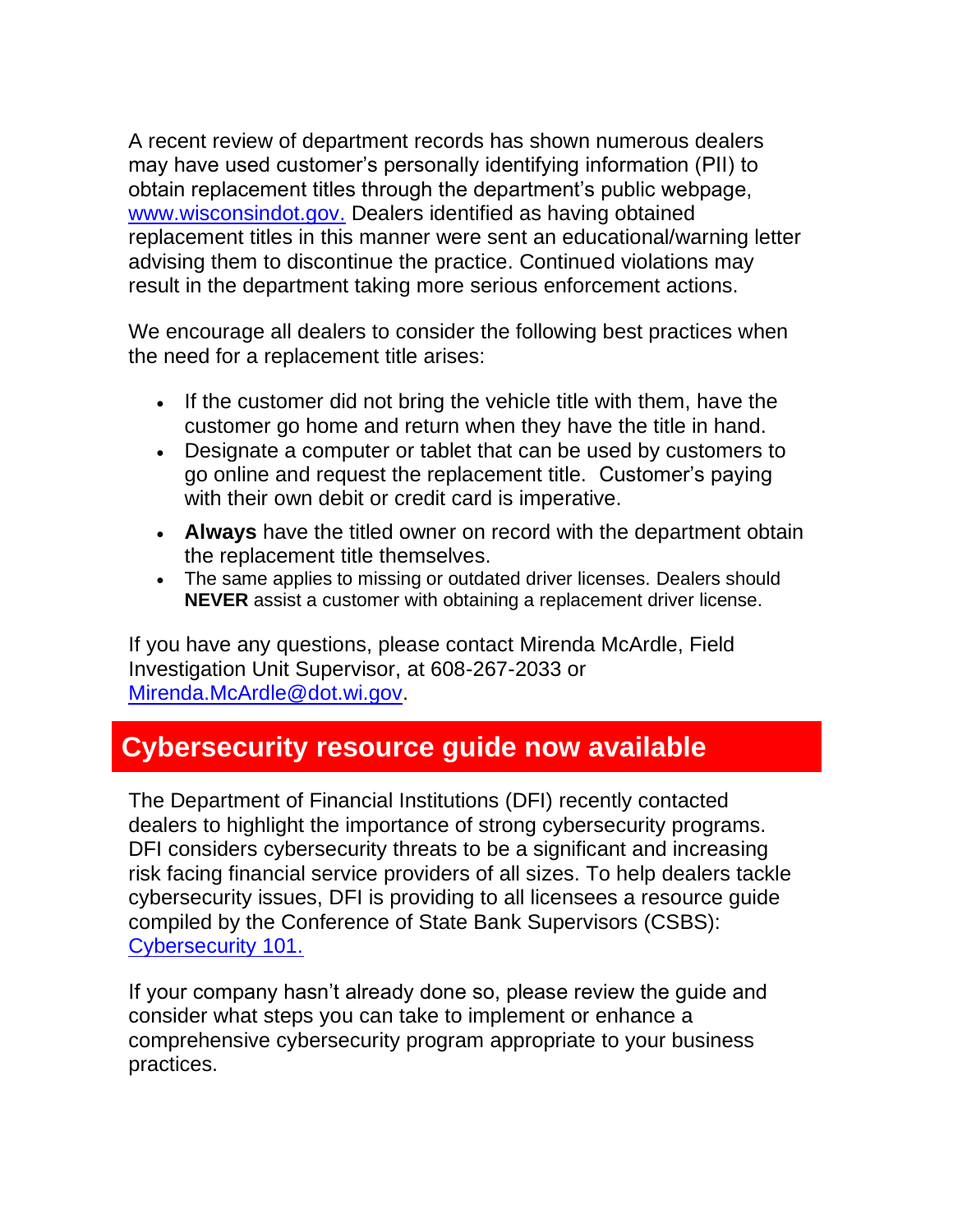Two additional resources can assist in developing a cybersecurity program:

- 1. The [CSBS ransomware self-assessment tool](https://docs.legis.wisconsin.gov/statutes/statutes/342/iii/32/3) can help you assess your current cybersecurity efforts and identify opportunities for increasing security.
- 2. The [Federal Trade Commission has numerous online resources](https://www.ftc.gov/tips-advice/business-center/small-businesses/cybersecurity) to help businesses understand and navigate the many issues associated with cybersecurity.

DFI considers having a cybersecurity program essential and it is part of state law. A successful program ensures the public has confidence in businesses' financial responsibility and character. DFI intends to assess steps taken towards developing such a program in future supervisory activity.

Hopefully these resources will begin a better collaboration between financial service providers and regulators to guard against these growing cyber threats. Please send any questions or comments to [DFI\\_LFS@wisconsin.gov](mailto:DFI_LFS@wisconsin.gov) or [DFIMortgageBanking@wisconsin.gov.](mailto:DFIMortgageBanking@wisconsin.gov)

### **New fee calculator allows drivers to estimate annual vehicle costs**